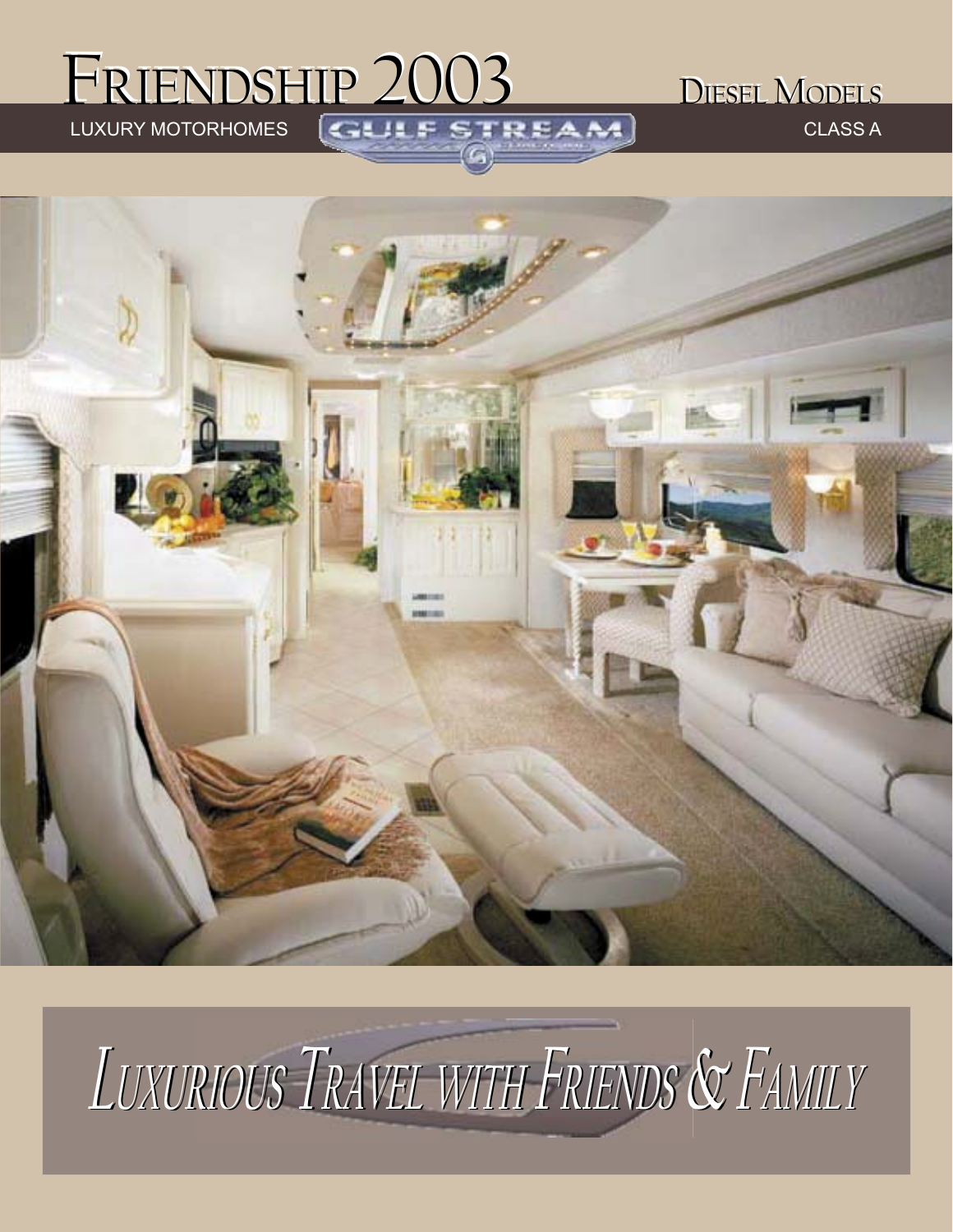

*HORSESHOE KITCHEN DESIGN • MODEL 8408 HORSESHOE KITCHEN DESIGN • MODEL 8408* 

#### Spacious Living Accommodations...

Gulf Stream has partnered with Flexsteel® to bring you the highest level of quality and durability in our residential style furniture.

In our endeavor to be the very best... We have designed some of the largest kitchens in the industry. This includes the most elegant "topof-the-line" Corian® countertops with fully integrated sink and range covers to increase usable space.

All hardwood flooring makes this awesome kitchen feel like home.

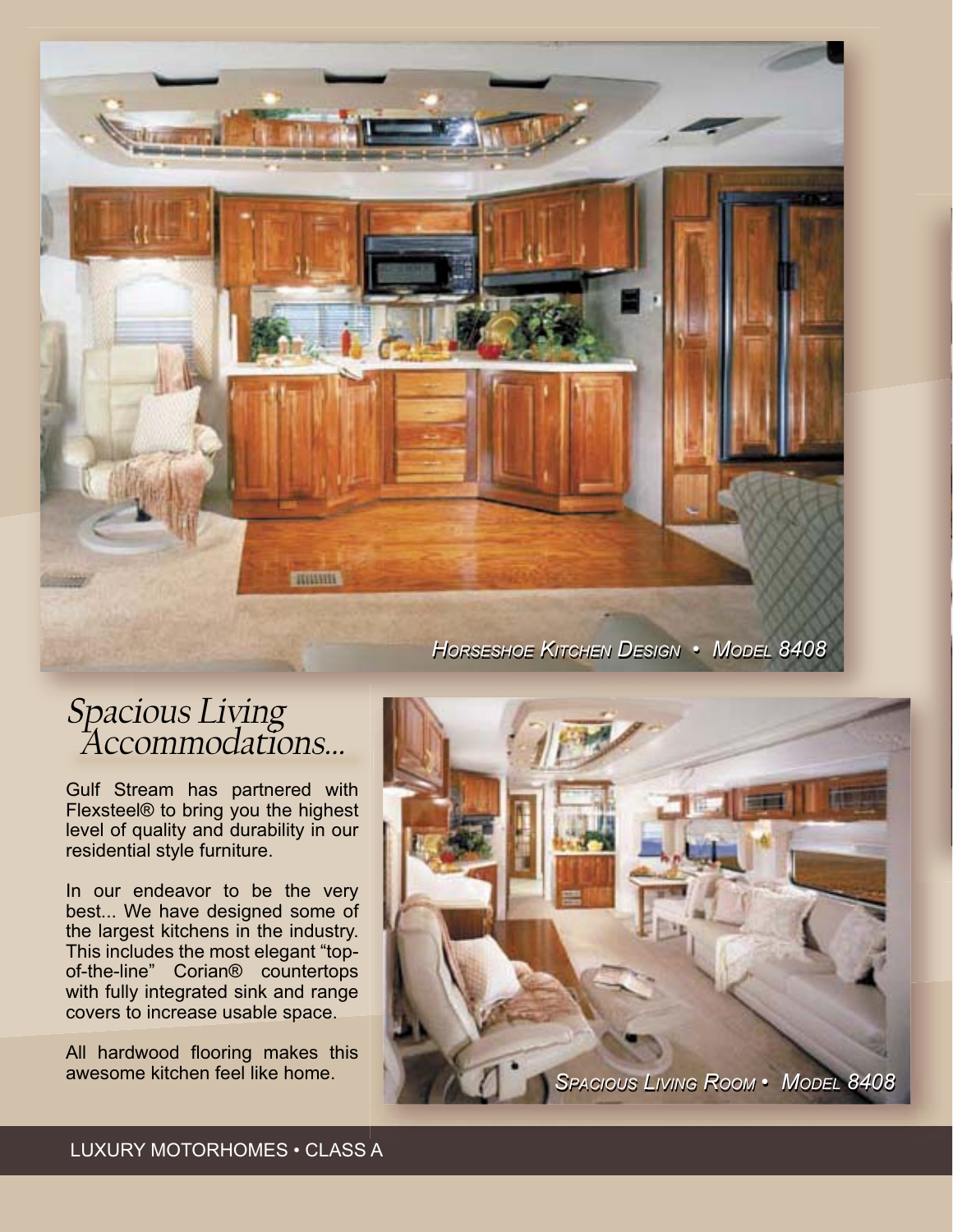



#### **Elegant Interior Appointments...**

Gulf Stream offers a comprehensive list of interior appointments, not offered by other manufacturers. What was once available in only "high-end" motorhomes is now available in all classes of Gulf Stream products. This is easily seen by our "Brass & Glass" interior accents, that has raised the standard of light fixtures and mirrors for all motorhomes.

The Friendship Luxury Diesel Motorhomes feature four distinctive floorplans. These creatively designed models are sure to meet the needs of your family.

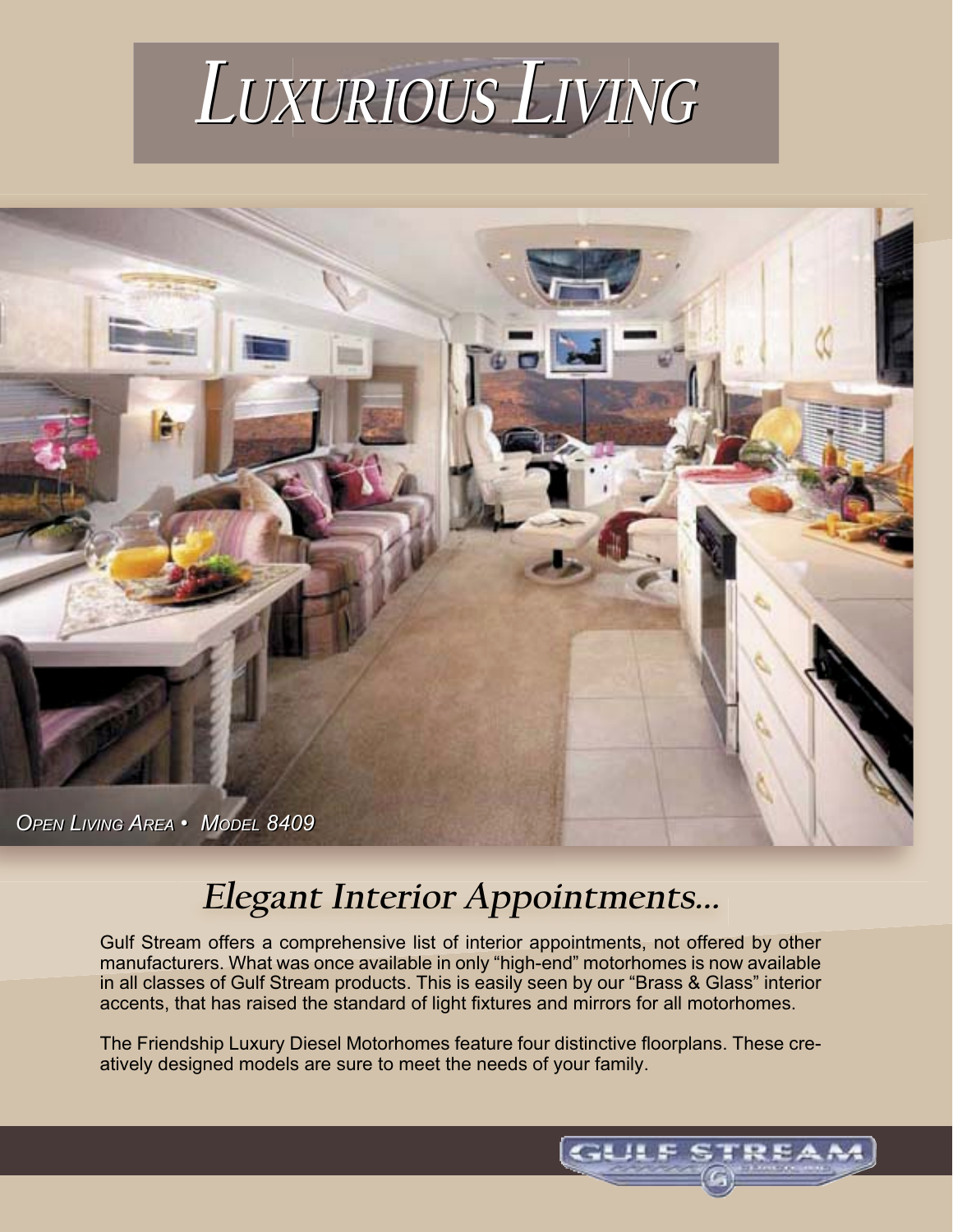

#### **Hardwood Cabinets...**

Our residential style cabinets are constructed with solid hardwood stiles and doors. This brings both structural integrity and beauty to your living environment.

#### **Durable Construction...**

The most durable construction begins with a seamless fiberglass roof, vacuum bond laminated sidewalls to give your home the very best rigidity as well as increased insulating value.

There is plenty of exterior storage room for your travel needs. The *Friendship's* sub-floor features steel construction with a combination of tubular steel and strong steel trusses. The basement storage compartments are formed of galvanized steel for superior strength and durability. Most of them are carpeted to protect your belongings and lighted for easy loading and unloading at night.



*SPACIOUS PASS-THROUGH STORAGE SPACIOUS PASS-THROUGH STORAGE WITH OPTIONAL SLIDE-OUT TRAY WITH OPTIONAL SLIDE-OUT TRAY*

## **COMFORTABLE OMFORTABLE TRAVEL <sup>W</sup>**

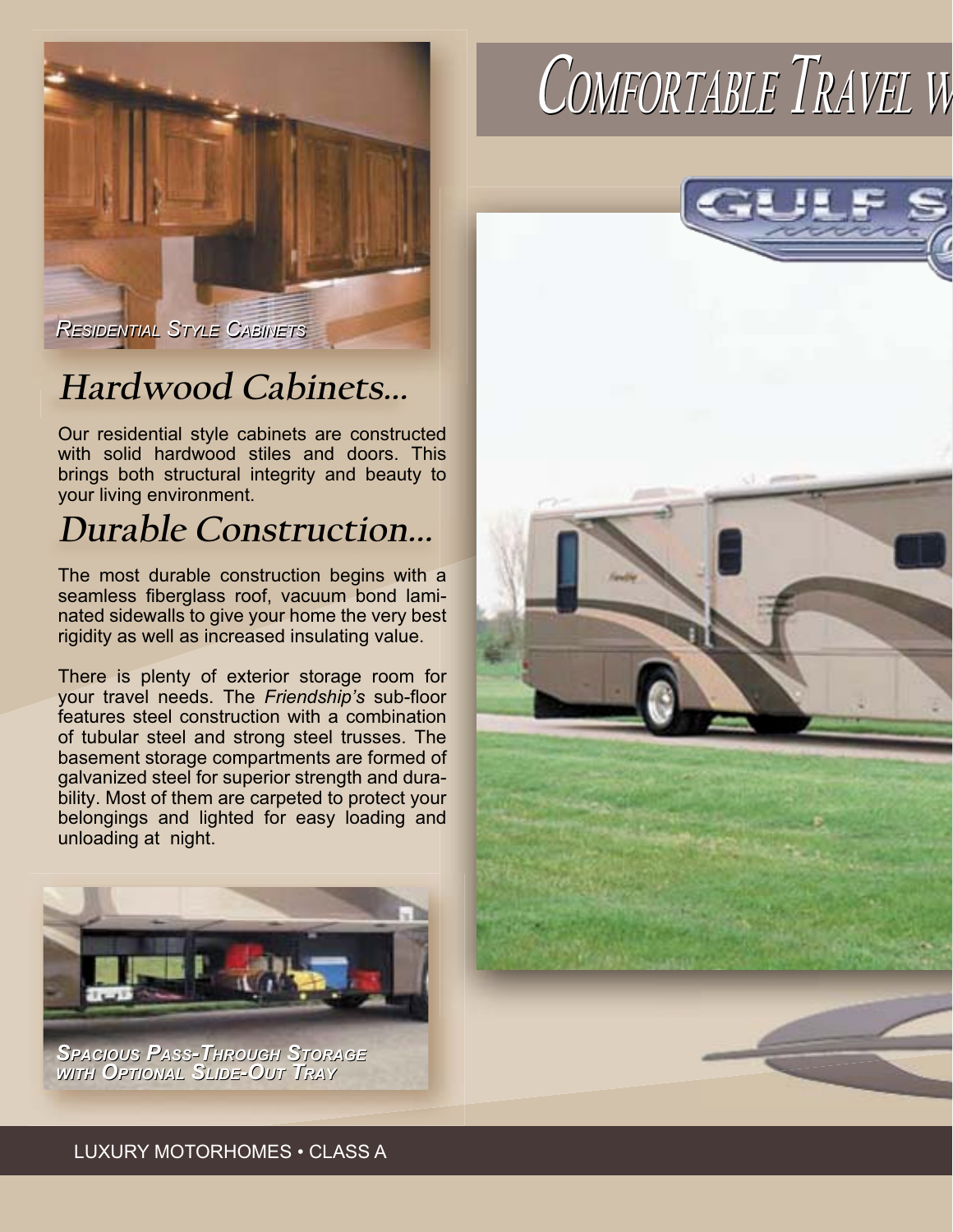## **WITH FRIENDS & FAMILY**



*DELUXE FULL EXTERIOR PAINT DELUXE FULL* 



#### **Driver Comfort...**

The cockpit is ergonomically designed to bring the controls to your fingertips. Large easy to read gauges and luxurious seating will make your driving time more comfortable.

#### **Panoramic View...**

The *Friendship* provides you a pleasant driving experience. While traveling, you will enjoy the spacious panoramic view as you scan the countryside through the large open windshield.

#### Advanced Water System...

Our advanced water manifold system provides a main distribution point for all water system hook-ups. This includes appliances and shutoff valves, thereby minimizing potentially leaky fittings. The quick-response design also helps conserve water (40' only).

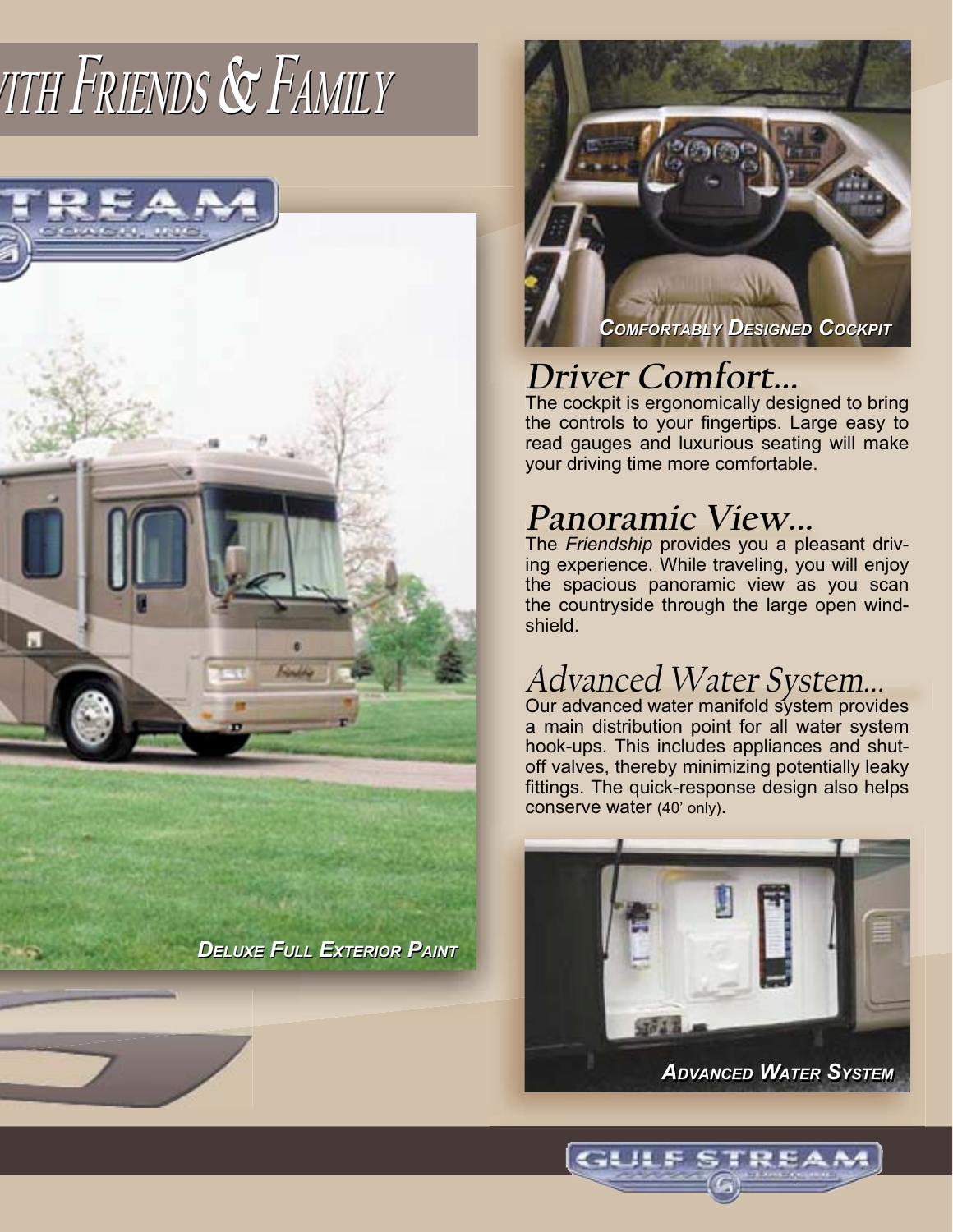*BEDROOM SUITE • MODEL 8409 BEDROOM SUITE • MODEL 8409*

#### **Masterful Bedrooms...**

After a long days travel... retiring into your bedroom may be just what you need to do.

Enjoy the privacy and warm comfort as you lay down into your queen-size bed with a full entertainment center to help you relax.

When you need that quiet place to finish up some of that office work, settle down at the computer desk and have plenty of space to lay out all that paperwork.

The all new sitting area makes your suite usable all day.

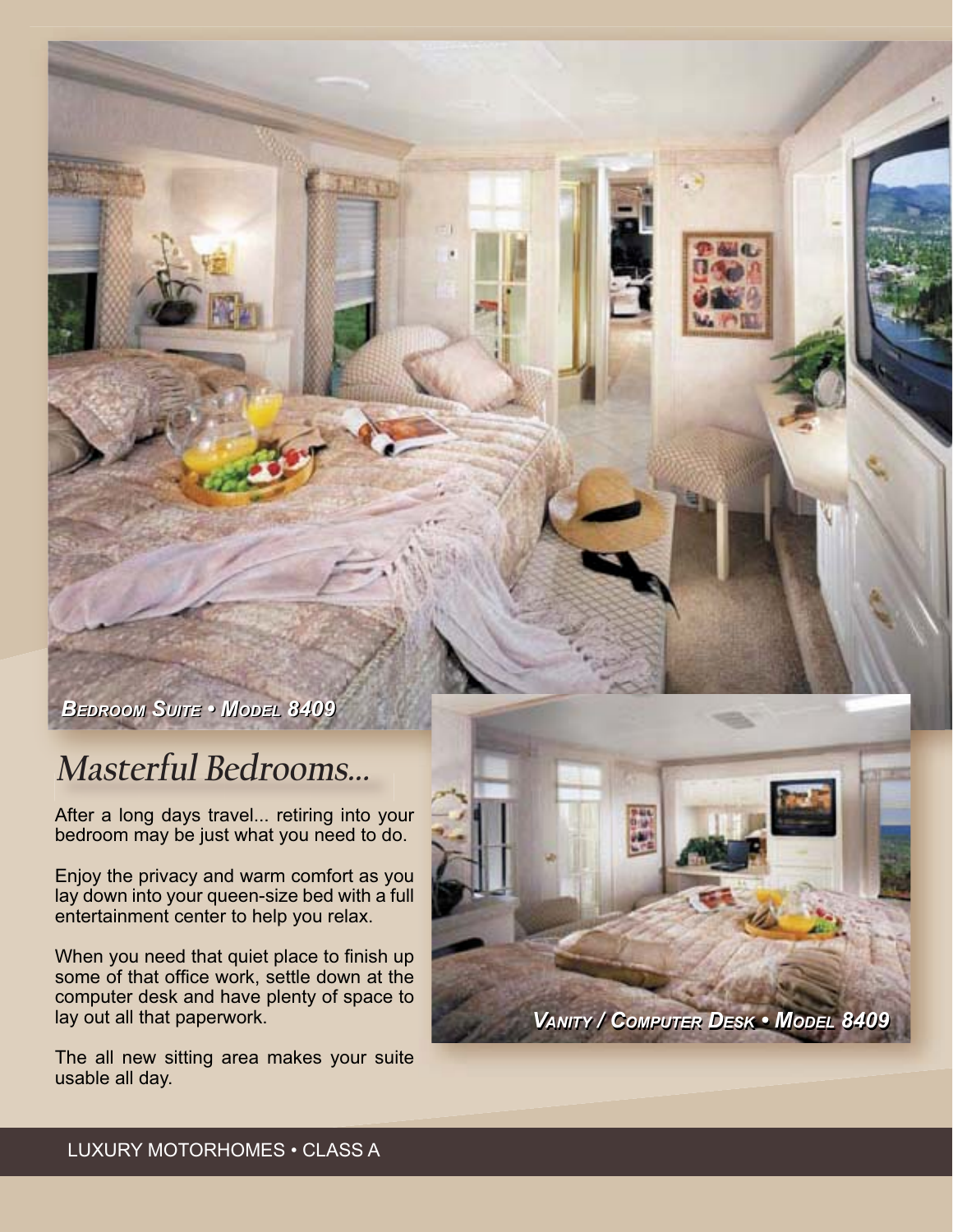



#### **Luxurious Bath Areas...**

The full-size "French Doors" truly add to the elegant residential feel to the *Friendship*. They provide an openness to the bath as well as adding privacy to the bedroom when desired.

The ceramic tile flooring makes cleaning easy. The full-size one piece shower makes bathing just like being at home. You will have confidence in the longevity of your residential ceramic commode.